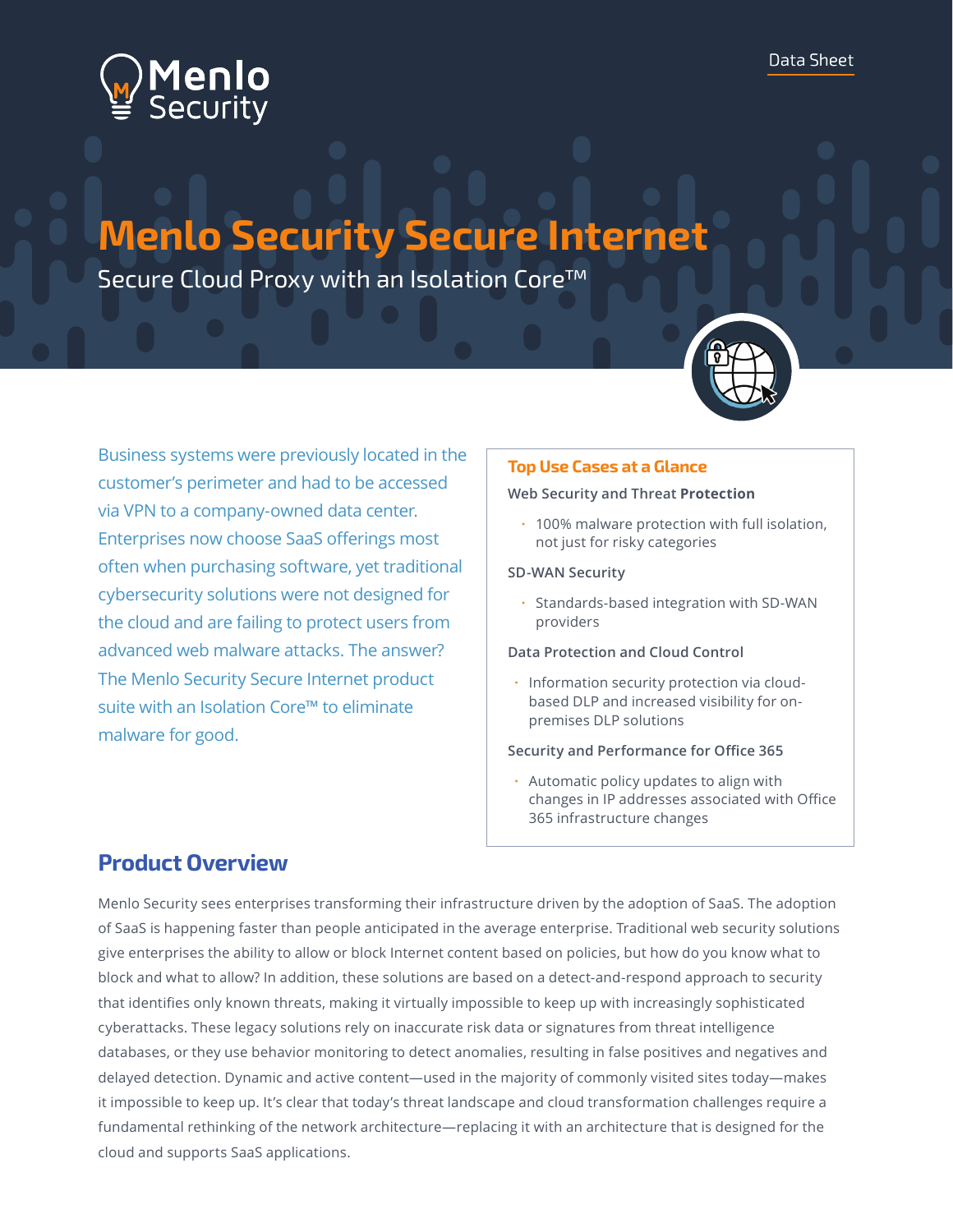

### **Secure Internet**



The Menlo Security Secure Internet product suite with an Isolation Core™ delivers the capabilities that enterprises need to achieve Secure Cloud Transformation. Delivered from a globally elastic cloud as a service, the Menlo Security Secure Internet product suite allows users to connect securely to the Internet from anywhere business takes them. Enterprises can be assured that they are protected from web-based cyberthreats with Menlo Security's Isolation Core™—granular access and security policies are enforced, data leaks are prevented, cloud apps are secure, and compliance is ensured across all devices and locations.

The Menlo Security premise is that traditional Advanced Threat Detection (ATD) solutions available for web security are inadequate for securing the enterprise from today's increasingly sophisticated and constantly evolving threats. That's why we've developed our Isolation Core™ as the perfect approach to ATD. The Isolation Core™ isolates all web code and files in our cloud-based secure browser before rendering only mirrored, safe content on users' devices. That way, advanced threats never have an opportunity to touch users' devices—taking the error-prone detection approach entirely out of the equation and providing 100 percent protection from malicious web- and file-based threats.

In addition to providing perfect security with its Isolation Core™, Menlo Security gives administrators the ability to set acceptable use policies to block malicious activity—including uncategorized websites, cybersquatting, file uploads and downloads, social posting, and other unknown threats. Policies can be made per user, group, file type, or website categorization (or lack thereof)—determining when content is blocked, when it is rendered in read-only mode, or when the original content should be accessible. The Menlo Security Secure Internet product suite does this with unmatched performance and scale.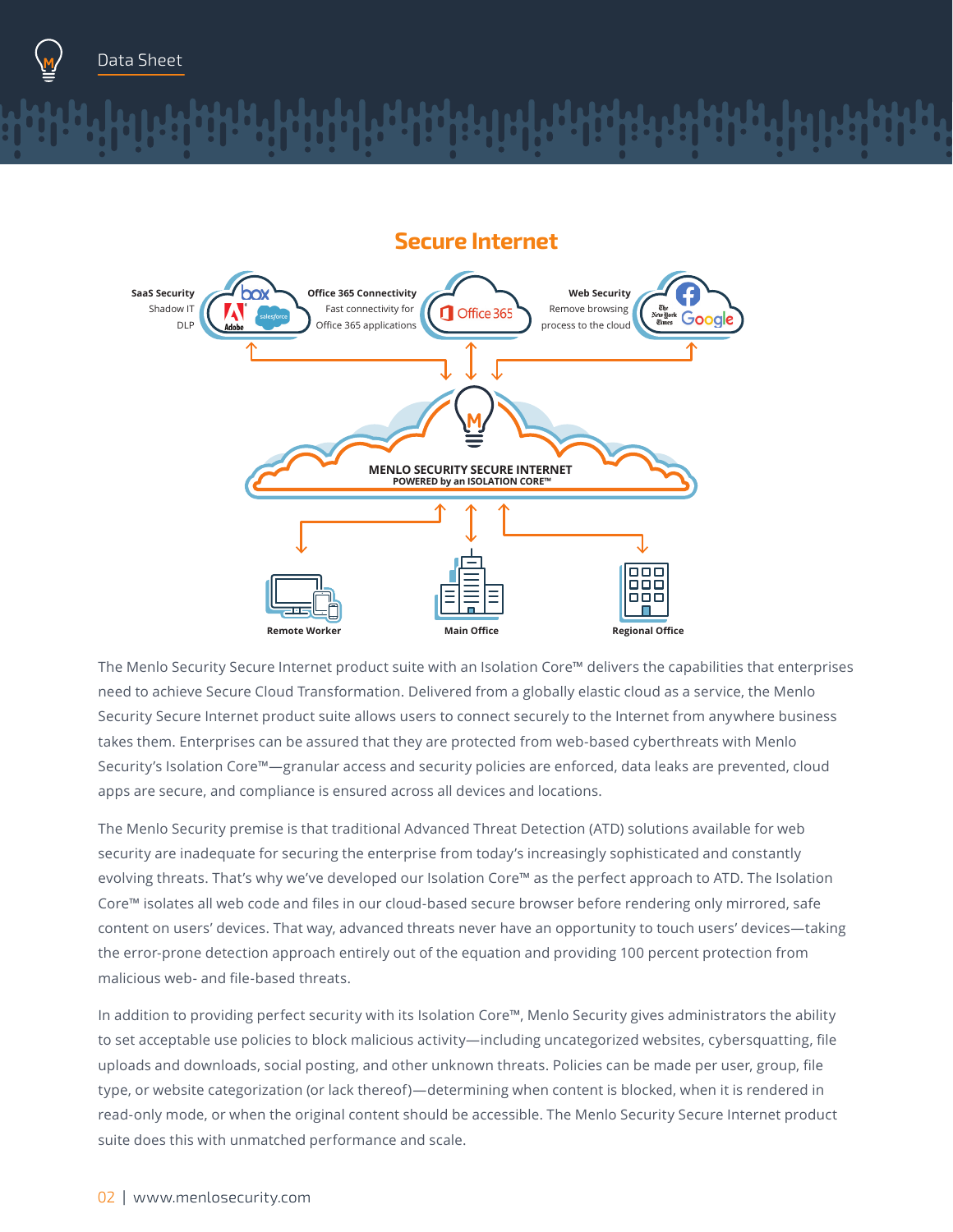

The Menlo Security Secure Internet product suite is built on the Global Elastic Cloud to ensure direct-to-cloud Internet access while providing core proxy capabilities. Being a web proxy, the gateway terminates and proxies Internet traffic, and addresses that traffic through security checks, including URL filtering, sandboxing, data loss prevention, anti-virus scanning, cloud access security brokers, and other consolidated technologies. The Menlo Security approach uses four core differentiators to provide secure Internet access:

#### **The Menlo Security Isolation Core™ for 100% Security**

The Isolation Core™ is Menlo Security's solution for protecting customers against zero-day web malware. Instead of relying on detect-and-respond technologies like sandboxing, the Menlo Security Isolation Core™ works by assuming that all web content is risky and potentially malicious, and thus neutralizes it by isolating it. This approach eliminates the need to make an allow-or-block determination based on coarse categorization and detailed analysis, and employs an isolate-or-block policy instead. For content that is allowed, Menlo Adaptive Clientless Rendering™ (ACR) technology efficiently delivers authorized content to the end user's browser with no impact on user experience or productivity, and with no need for special client software or plug-ins.



#### **Cloud DLP**

Menlo Security Cloud DLP discovers and stops sensitive data as it is leaving an organization. Global Custom Libraries allow administrators to create custom data types to monitor unique data types, including most common U.S., Latin American, and East Asian data types. Granular Policy Management enables information protection policies to be quickly enforced across the entire organization and provide instant visibility into risky users in the organization who might be leaking sensitive data.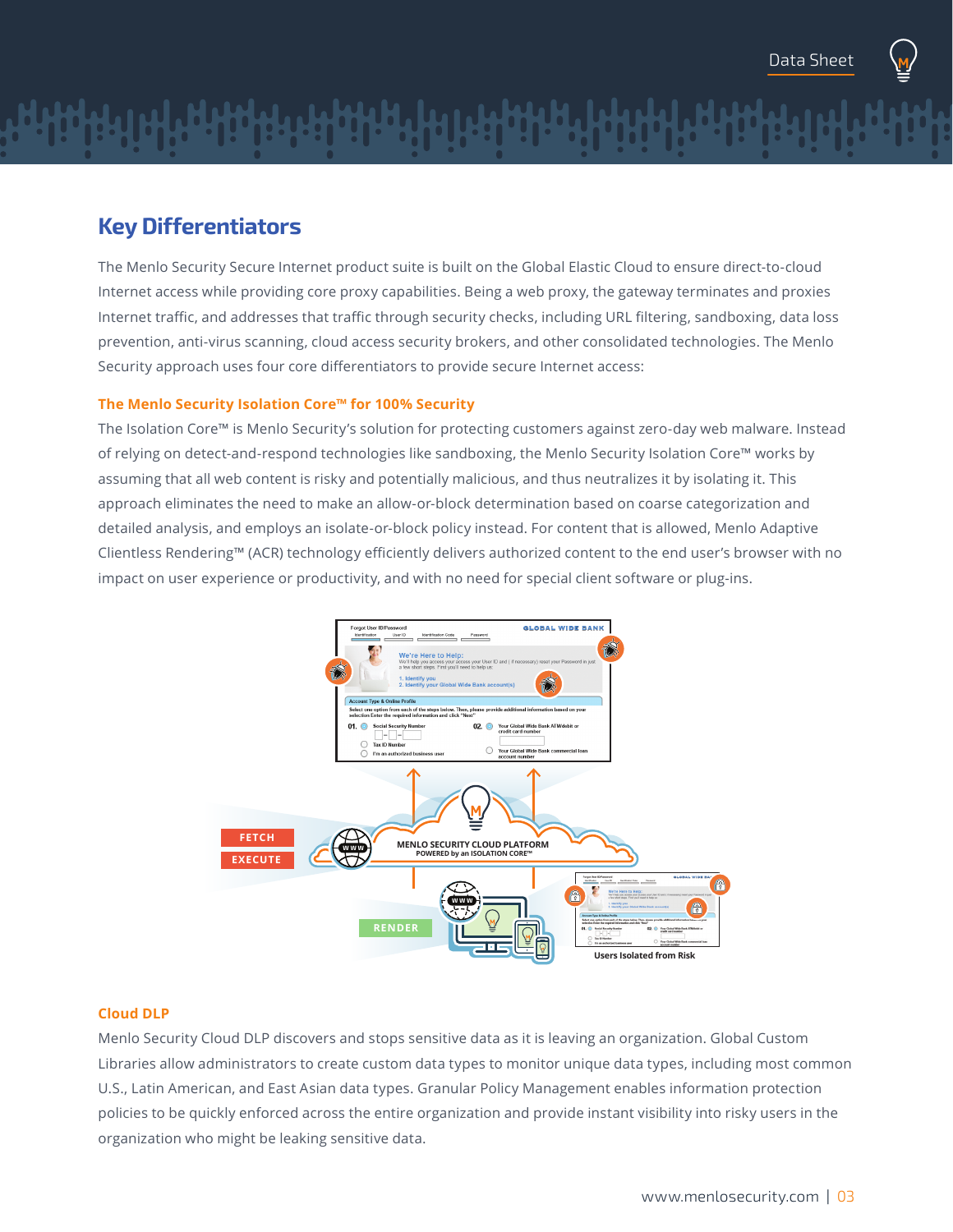

With the Menlo Security Isolation Core™ enabled, customers with existing on-premises DLP deployments will gain visibility into form submissions—visibility that is not available today with their existing solution. In addition, the Menlo Security architecture enables administrators to send messages to users who are violating policies within their browser session, uniquely training users about data security.

#### **Global Elastic Cloud with Low Latency**

Menlo Security has created a Global Elastic Cloud to deliver widely available local Internet breakout service. Businesses rely on local Internet breakout to give their branch and remote workforce faster access to Internet-based services. With Menlo Security, users can connect to the Internet safely from any location in the world without the need to backhaul their web traffic over expensive MPLS connections, which typically impacts user experience negatively. To ensure a seamless user experience, Menlo Security provides globally available Cloud Points of Presence that have a global footprint and can dynamically scale to match surges in traffic patterns while allowing for direct-to-Internet connectivity from anywhere in the world. The Menlo Security Cloud Platform is delivered with high availability, autoscaling, and bandwidth management that is completely transparent to the user. With more than 30 ISO 27001 and SOC2–certified data centers worldwide, Menlo achieves 99.999 percent global availability with transparent and automatic failover between data centers—making it possible to fully protect your users no matter where they do business around the world.

#### **Menlo Insights (Reporting Platform)**

The Menlo Security Secure Internet product suite utilizes the Menlo Security Global Cloud Proxy, which helps enterprises achieve Secure Cloud Transformation and offers dedicated monitoring and forensics capabilities that can analyze users' web browsing and email activity, allowing security teams to quickly identify, respond to, and mitigate risks. Rather than rely on traditional general-purpose log management platforms or SIEM solutions, security and forensics teams are able to use the Menlo Security reporting platform to deliver deep insights into both user activity and protection delivered to customers. Menlo Insights keeps stakeholders informed by providing rich reporting that includes daily, weekly, or monthly automatic reports, as well as enabling administrators to create custom reports. Also unique to Menlo Security is the Menlo Query Language, which enables administrators to seamlessly query Menlo Security event logs to gain insights, understand risks, and keep the organization safe.

### **The Bottom Line**

Cloud transformation is happening, and users need secure and reliable access to SaaS platforms, web apps, and rich-media websites—wherever business takes them. Enterprises can no longer assume that their traditional detect-and-respond security strategy is enough to stop all web-based malware attacks. The Menlo Security Secure Internet product suite with an Isolation Core™ provides secure web access without impacting performance or changing the native web browsing experience. The Isolation Core™ gives enterprises a secure and reliable web security approach that provides security teams with the visibility and control they need without impacting the user experience. Designed to thwart modern cybersecurity threats, the Isolation Core™ enables enterprises to keep users and the organization safe.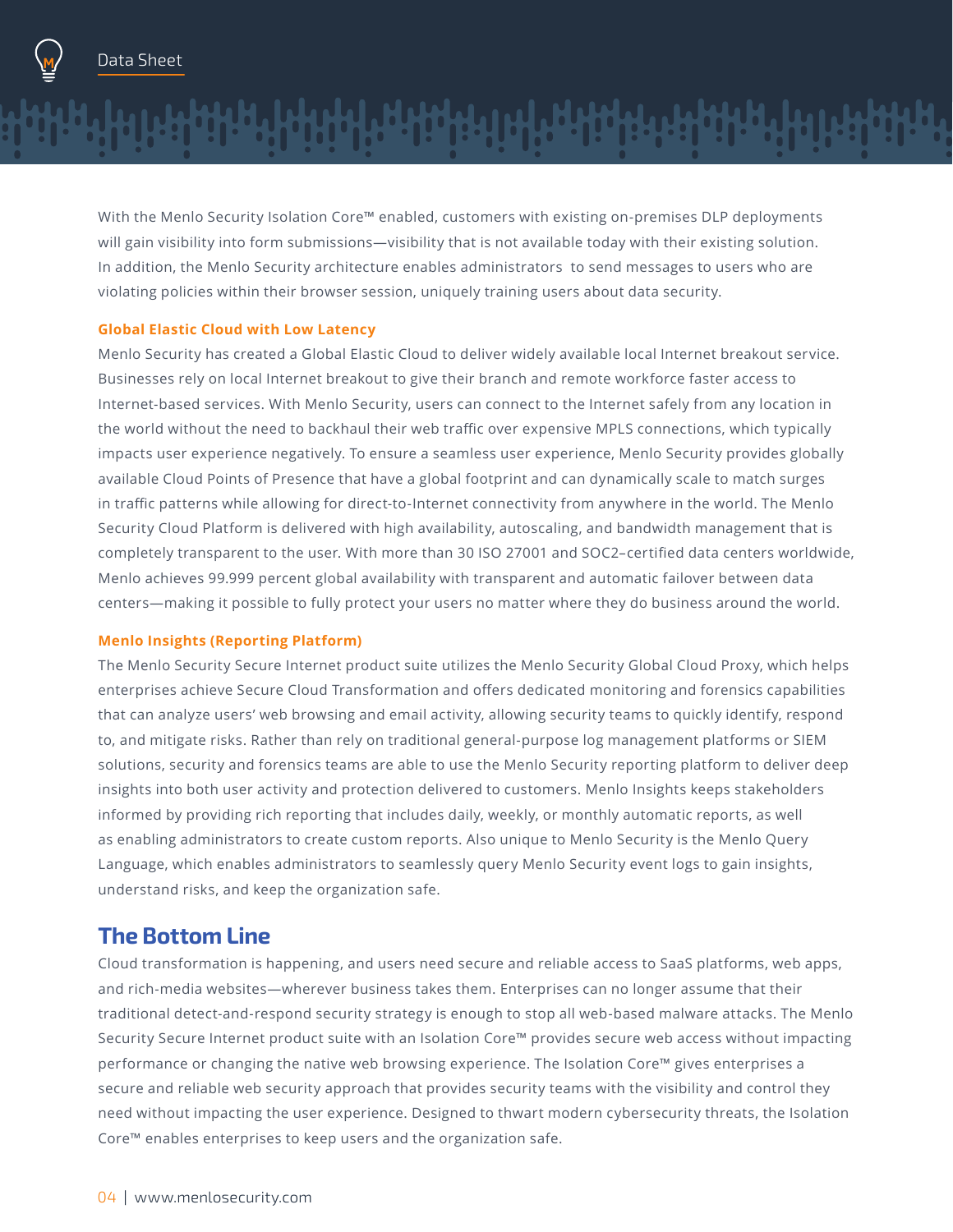

At the same time, IT departments are able to scale security services in the cloud to meet the natural ebb and flow of today's demand while reducing operational costs. By securing traffic flowing into and out of the organization, Menlo enables Secure Cloud Transformation.

In summary, the Menlo Security Secure Internet product suite:

- Provides 100 percent security for web traffic with a direct-to-Internet architecture designed for SaaS.
- Autoscales security and bandwidth to meet growth in the number of users, devices, and applications.
- Centralizes security controls and visibility for data protection.

| <b>Feature</b>                                                    | <b>Benefits</b>                                                                                                                                                                                                                                                  |
|-------------------------------------------------------------------|------------------------------------------------------------------------------------------------------------------------------------------------------------------------------------------------------------------------------------------------------------------|
| <b>Web Isolation</b>                                              | Safe viewing of websites by executing all active and risky web content<br>(JavaScript and Flash)<br>· All native web content is discarded in disposable containers using<br>stateless web sessions<br>· Native and seamless user experience                      |
| <b>Document Isolation</b>                                         | Safe viewing of documents by executing all active or risky active<br>content in the cloud, away from the endpoint<br>Option to download safe cleaned or original versions of documents<br>Granular policies to limit document access based on file type and user |
| <b>URL Filtering and</b><br><b>Acceptable Use Policy</b><br>(AUP) | • Limit user interaction for specific categories of websites<br>(75+ categories)<br>· Control employee web browsing via granular policies (user, group, IP)<br>Document access controls, including view only, safe, or original<br>downloads based on file type  |
| <b>Bandwidth Control</b>                                          | Enable User/Group Policy to predictably control bandwidth<br>• With the Isolation Core™, Menlo provides unique bandwidth control<br>capabilities for any video content to enhance the user experience                                                            |
| <b>Content and Malware</b><br><b>Analysis</b>                     | Integrated file analysis using file hash check, anti-virus, and<br>sandboxing<br>Integration with existing third-party AV and sandboxing solutions<br>Inspect risky content and detect malicious behavior of all original<br>documents downloaded                |

## **Menlo Security—Internet Isolation Key Features and Benefits**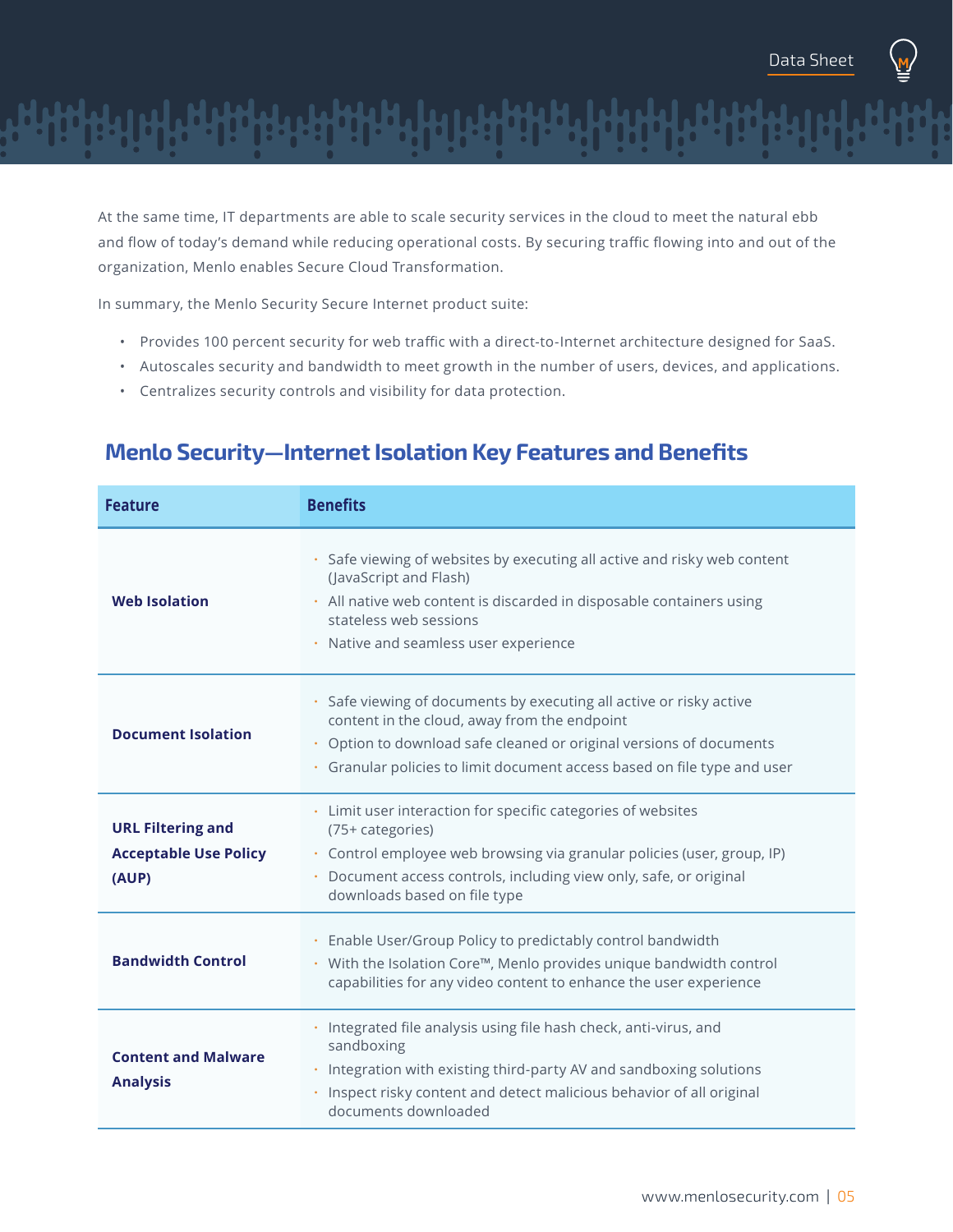

| <b>Feature</b>                                           | <b>Benefits</b>                                                                                                                                                                                                                                       |
|----------------------------------------------------------|-------------------------------------------------------------------------------------------------------------------------------------------------------------------------------------------------------------------------------------------------------|
| <b>Analytics and Reporting</b>                           | Built-in and custom reports and alerts with detailed event logs and<br>۰<br>built-in traffic analysis<br>Built-in and custom queries for flexible exploration and analysis of data<br>۰<br>Export log data using API to third-party SIEM and BI tools |
| <b>User/Group Policy</b><br>and Authentication           | Fine-tune policies for specific users or groups<br>۰<br>· Integrates with SSO and IAM solutions with SAML support for<br>authentication of users                                                                                                      |
| <b>Encrypted Traffic</b><br><b>Management</b>            | Intercept and inspect TLS/SSL-encrypted web browsing traffic<br>٠<br>Provisionable SSL inspection exemptions ensure privacy for certain<br>categories of websites<br>Expose hidden threats in encrypted sessions                                      |
| <b>Data Loss</b><br><b>Prevention (DLP)</b>              | · Restrict document upload to the Internet<br>Integration with third-party DLP (both on-premises and cloud-based<br>DLP)<br>. Isolation Core™ provides increased visibility for on-premises solutions                                                 |
| <b>Cloud Access Security</b><br><b>Broker (CASB)</b>     | • Deep visibility of SaaS application traffic to ensure compliance<br>Integration with third-party CASB solutions<br>Granular policy control for SaaS applications<br>۰                                                                               |
| <b>Global Cloud Proxy:</b>                               | Centrally configure web security and access policies that are instantly<br>applied to any user on any device<br>Hybrid deployment support with no differences in a policy<br>• Works with native browsers with broad browser support                  |
| <b>Connection Methods and</b><br><b>Endpoint Support</b> | Proxy Automatic Configuration (PAC)/Agent-based traffic redirection<br>· IPSEC/GRE network traffic redirection support<br>Seamless integration with top SD-WAN providers<br>¢                                                                         |
| <b>Cloud Delivery with</b><br><b>Fast Access</b>         | Global Elastic Cloud with autoscaling and least-latency-based routing<br>allows connectivity from any location<br>· ISO 27001 and SOC 2-certified data centers<br>Secure and optimal web access for remote sites and mobile users<br>$\bullet$        |